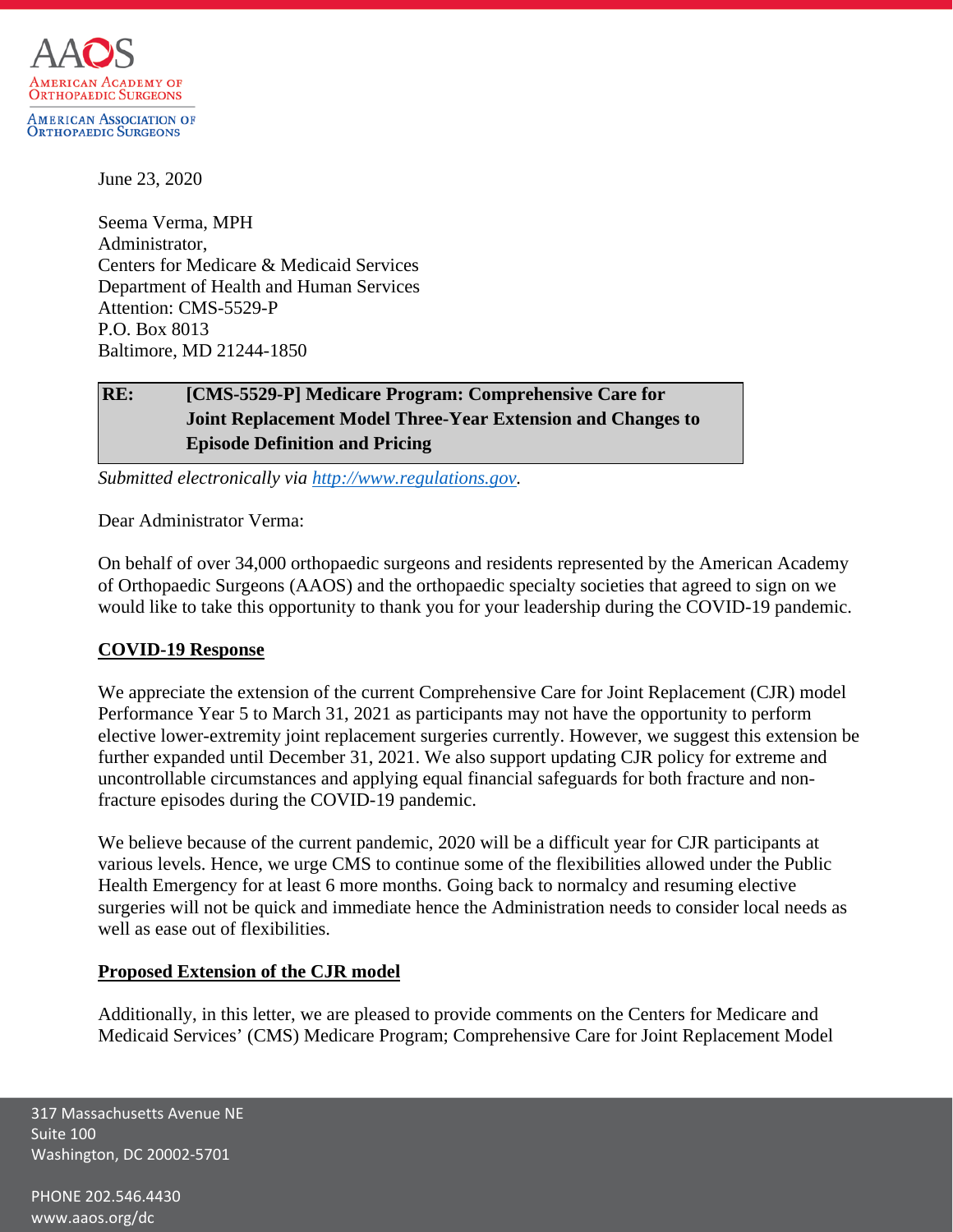

Three-Year Extension and Changes to Episode Definition and Pricing (CMS-5529-P) published in the Federal Register on February 24, 2020.

Our primary concerns with this proposal include:

- Continued mandatory nature of the 3-year extension period and the extension period not applied to voluntary participants.
- Inclusion of outpatient (OP) Total Knee Arthroplasty (TKA) and Total Hip Arthroplasty (THA) in the CJR episode definition.
- Introduction of the CMS-Hierarchical Condition Category (CMS-HCC) condition count and beneficiary age as risk adjustment factors to the reconciliation calculation.
- Improvements to the gains haring cap, but no guidance to hospitals for sharing gains with orthopaedic surgeons.
- The potentially destabilizing effects of multiple target price calculation changes.

Additional suggestions are detailed in our response letter below. We thank you for your attention to these concerns and strongly urge CMS to continue to engage with key stakeholders, particularly professional associations representing musculoskeletal surgeons.

### **Mandatory Requirement & Exclusion of Voluntary Participants in the 3-Year Extension Period**

The AAOS strongly supports voluntary bundled and episode-of-care demonstration projects. As explained in our comment letter to the initial CJR proposed rule in September 2015 and all subsequent communication on this model, we ardently believe the proposal to mandate participation in the model for all surgical episodes in each of the 34 mandatory Metropolitan Statistical Area (MSA) is flawed and should be replaced by a voluntary approach for providers and facilities.

The proposal to include all episodes and all providers and facilities in the designated MSAs will severely disadvantage those surgeons, non-physician providers, and facilities that either do not have the proper infrastructure to optimize patient care under episodes-of-care payment models and/or lack adequate patient volumes to create sufficient economies of scale. A voluntary program that allows surgeons, facilities, and non-surgical providers to tailor their episode-of-care models to their unique patient population would lead to far better patient care as well as more accurate and efficient payments.

We strongly urge CMS to revise the mandatory nature of the proposal and instead create incentives for interested participants that would reward innovation and high-quality patient care. We believe the program should be voluntary and on a nationwide basis for any set of surgeons, facilities, and providers who seek to collaborate in innovative ways to bring higher quality, improved care coordination, and to lower costs for musculoskeletal care and who have the infrastructure necessary to carry out an episode of care approach to payment and delivery. Specifically, we recommend that CMS

317 Massachusetts Avenue NE Suite 100 Washington, DC 20002-5701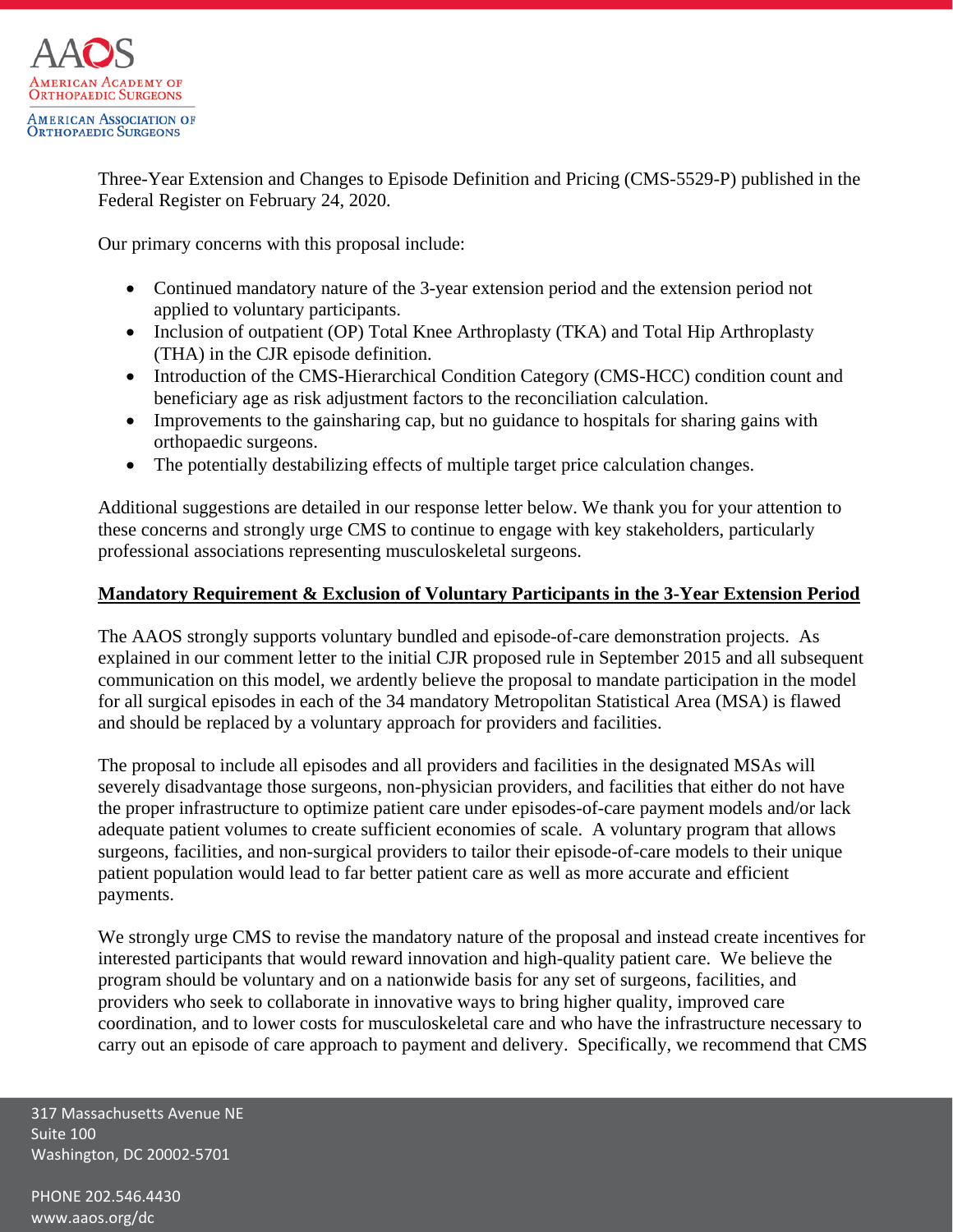

require that any participating entity have verifiable interoperability, infrastructure, and agreements between all necessary entities.

### **CJR precedence over Bundled Payment for Care Improvement (BPCI) Advanced**

The CJR precedence requirement continues to be a major problem for physician group practices (PGP) that successfully lead the Lower Extremity Joint Replacement (LEJR) episodes in the BPCI model. We have discussed this earlier with you both through written comments and during face-to-face meetings with CMS leadership. We understand that CMS decided to provide precedence to CJR over BPCI Advanced in the mandatory CJR metropolitan areas to have adequate sample size for a hospitalled mandatory model evaluation. However, this extension may be an opportunity to update this policy. Since CJR is a hospital-led model, this precedence policy limits ability of physicians to lead and innovate on patient care. This precedence policy also forces PGPs successful in BPCI Advanced to lose their learning and investment in patient care improvements.

### **Inclusion of OP TKA & THA in the CJR Episode Definition**

In the CY 2018 Outpatient Prospective Payment System (OPPS) rule, TKA was removed from the Medicare inpatient-only (IPO) list, which opened the possibility of doing the procedures in outpatient settings. Removal of THA from the IPO list followed shortly in the CY 2020 OPPS rule. Now that TKA/THA surgeries are being performed as outpatient procedures, we agree it is necessary to include them in the CJR episode definition. We are encouraged by CMS's attempt at site neutrality to the episode categorization methodology, which maps outpatient procedures to inpatient Medicare Severity-Diagnosis Related Groups (MS-DRGs). However, we remain cautiously optimistic due to the potential for driving higher risk patients to the lower cost outpatient setting. We worry mixing outpatient and inpatient cases in DRG 470 will lead to unintended consequences because regional pricing will inevitably cause competition to lower the price of procedures and the fastest way to lower cost in the short term will be to drive potentially inappropriate candidate patients into an outpatient environment. Patient safety must always be the top priority when determining site of care, and we believe that decision should be made by the operating surgeon in concert with the patient. Hence, we urge CMS to regularly analyze utilization data and monitor for significant shifts in procedure setting and/or negative outcomes. Results from these analyses should be made publicly available through peer-reviewed literature and CMMI model evaluation reports.

#### **Introduction of Risk Adjustment Factors in Reconciliation Calculation**

AAOS applauds CMS' recognition of the need for risk adjustment and we are encouraged by the inclusion of two risk adjustment factors in the reconciliation calculation. Thus far, target payment rates

317 Massachusetts Avenue NE Suite 100 Washington, DC 20002-5701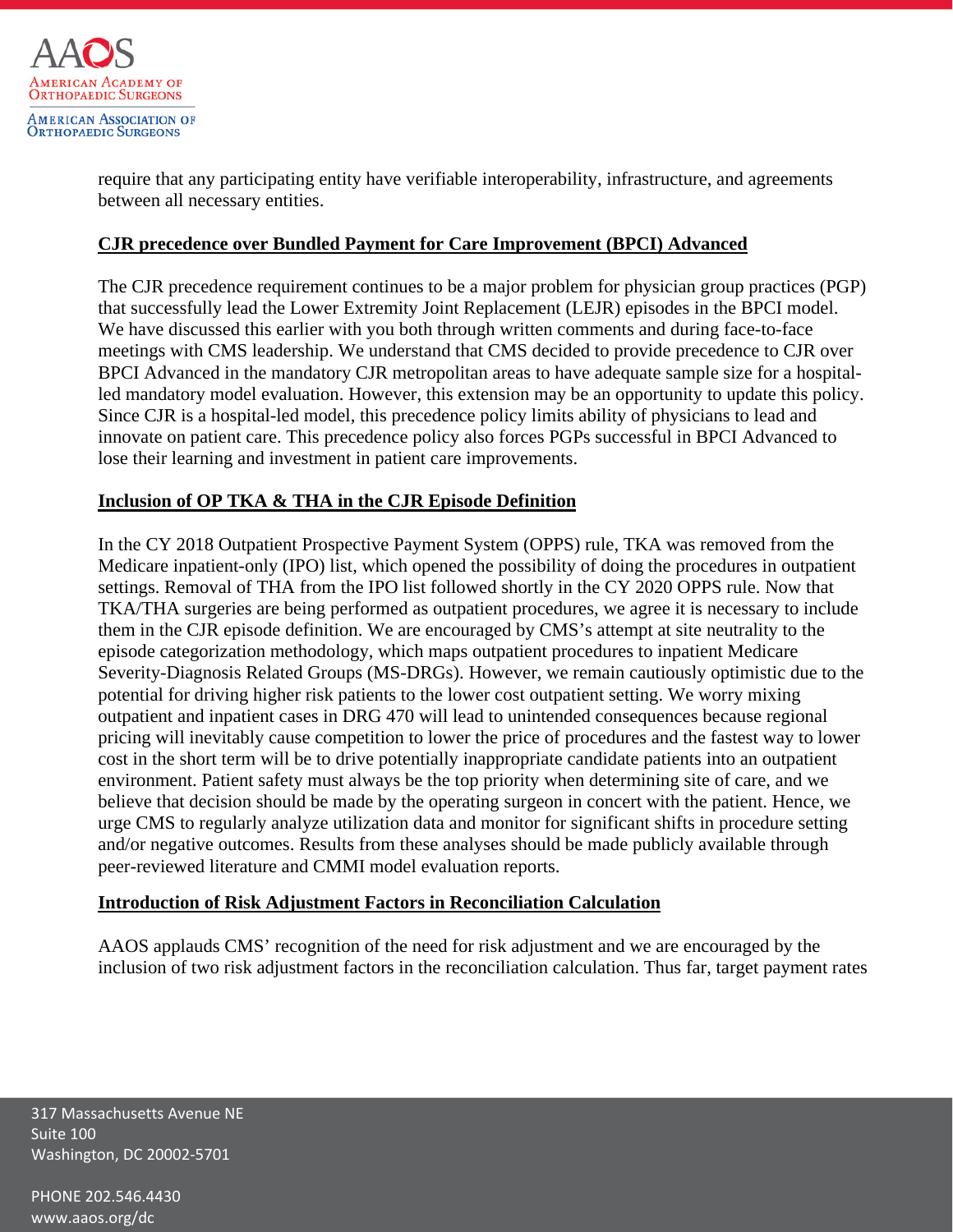

in the CJR program only differentiated patients who have a major complication or emergency fractures from elective surgery. The model did not consider race or socioeconomic status  $(SES)^1$  $(SES)^1$ 

Any inclusion of additional risk factors is an improvement given the literature that the current CJR model may unfairly penalize hospitals that treat clinically complex patients.<sup>[2](#page-3-1)</sup> CMS is proposing the CMS-Hierarchical Condition Category (CMS-HCC) condition count and beneficiary age as risk adjustment factors beginning with performance year (PY) 6. As noted in our September 2015 CJR Proposed Rule comment letter, patients with chronic illnesses and/or greater functional or cognitive limitations will generally require rehabilitation for longer periods of time in more expensive settings than "healthier" patients with fewer limitations, which can lead to great variation in post-acute cost of care.

One of the most important factors to determining post-acute care spending is patient functional status. Thus, differentiating patients and associated payments by functional status is essential. We are concerned that HCC condition count does not accurately capture post-acute care spending because the methodology is based on inpatient episodes. Many of the 83 HCC's are not relevant to TKA/THA procedures in terms of predicting cardio-pulmonary and/or prosthetic risk. Additionally, we are concerned by the application of HCC condition count for risk adjustment of TKA/THA procedures because we are not aware of this methodology previously being used for orthopaedic surgery.

As noted above, hospitals serving disadvantaged populations may be disproportionately impacted by penalties. An analysis of CJR Year 2 data showed hospitals with a high percentage of dual-eligible beneficiaries (patients with both Medicare and Medicaid insurance) were more likely than low-dual hospitals to be penalized (24.[3](#page-3-2)% vs 13.7%).<sup>3</sup> In a forthcoming AAOS Now article, Mary I. O'Connor, MD, FAAOS, et al. explains the reason for this discrepancy may be because, "safety-net hospitals often are committed to serving the most vulnerable of patients, and, even if they wanted to, may not have access to a patient population which allows them to "cherry pick" healthier patients for surgery."<sup>[4](#page-3-3)</sup> Financial penalties as a result of caring for more complex patients further reinforces a system that provides fewer resources to safety-net hospitals and capitulates healthcare outcome disparities.

Starting in CY2020, Medicare TKAs can also be performed in ambulatory surgical centers (ASCs). Thus, there is potential for higher risk patients to be included in the CJR model in hospitals while lower risk patients migrate to ASCs in certain MSAs. Results from a two-year evaluation of this model

317 Massachusetts Avenue NE Suite 100 Washington, DC 20002-5701

<span id="page-3-0"></span><sup>&</sup>lt;sup>1</sup> Ibrahim, S. A., Kim, H., & McConnell, K. J. (2016). The CMS comprehensive care model and racial disparity in joint replacement. *JAMA*, *316*(12), 1258-1259.

<span id="page-3-1"></span><sup>&</sup>lt;sup>2</sup> Ellimoottil, C., Ryan, A. M., Hou, H., Dupree, J., Hallstrom, B., & Miller, D. C. (2016). Medicare's new bundled payment for joint replacement may penalize hospitals that treat medically complex patients. *Health Affairs*, *35*(9), 1651-1657.

<span id="page-3-2"></span><sup>&</sup>lt;sup>3</sup> Kim, H., Meath, T. H., Dobbertin, K., Quiñones, A. R., Ibrahim, S. A., & McConnell, K. J. (2019). Association of the Mandatory Medicare Bundled Payment With Joint Replacement Outcomes in Hospitals With Disadvantaged Patients. *JAMA network open*, *2*(11), e1914696-e1914696.

<span id="page-3-3"></span><sup>4</sup> O'Connor, M. I., Jimenez, R. L., Parks, M. L., Nelson, C. (in-press). Alternative Payment Models for Joint Replacement Threaten Safety Net Hospitals and May Diminish Access for Vulnerable Patient Populations. *AAOS Now.* Manuscript accepted for publication.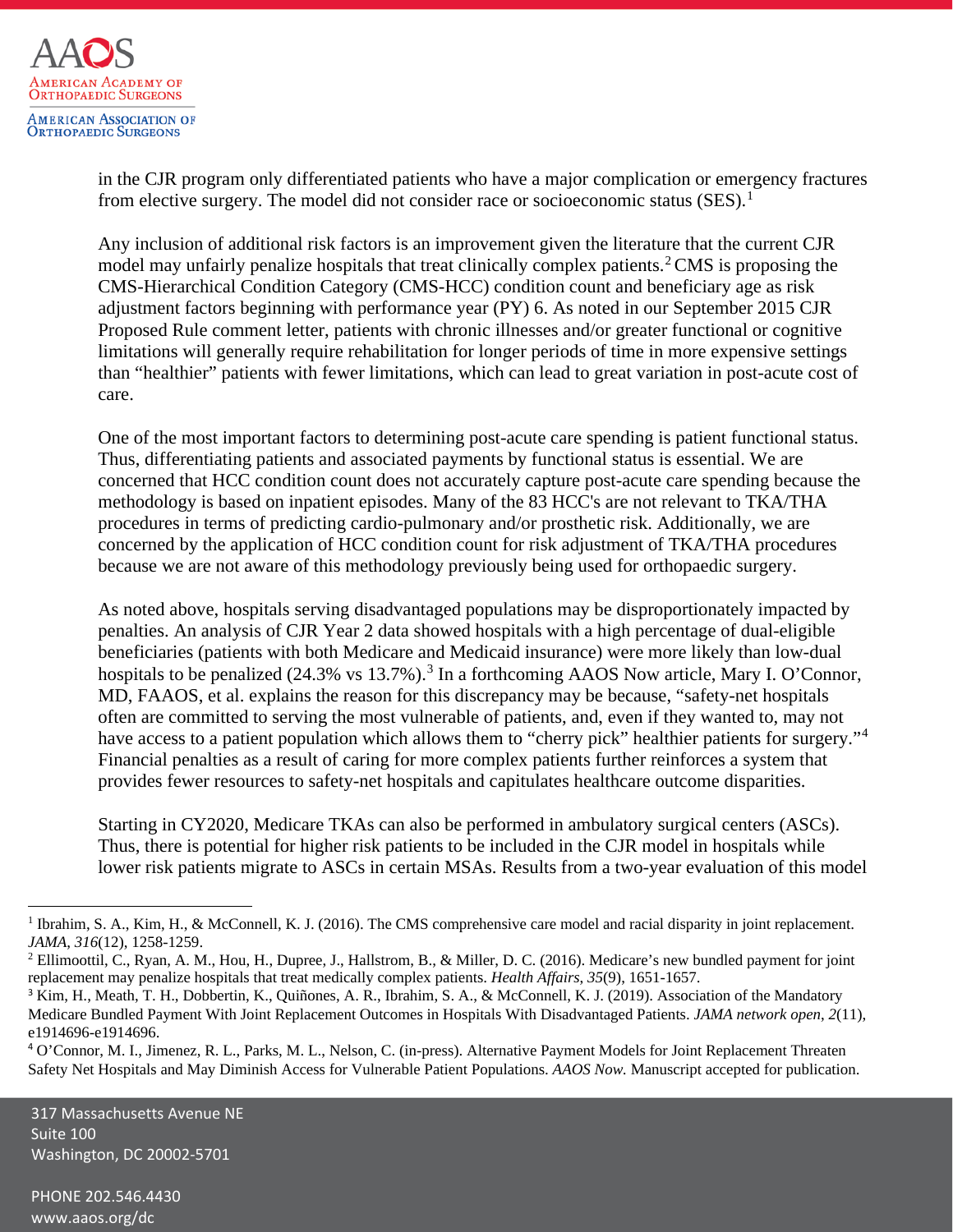

also found evidence of reductions in the percentage of patients with disabilities undergoing hip- or knee-replacement procedures in the CJR model.<sup>[5](#page-4-0)</sup> AAOS believes that this is an important finding because most of the savings in Medicare Part A spending for the CJR model has been as a result of the reduction in post-acute care. Individuals with disabilities and those belonging to minority groups are likely to need better quality and institutional post-acute care because of their health status and socioeconomic conditions. In addition, a recent study found that in the CJR model, hospitals with a high percentage of Medicare-Medicaid dual-eligible patients must reduce spending at a higher rate than others to obtain a positive bonus despite their high share of patients with complex social and clinical needs.[6](#page-4-1)

In addition to HCC condition count, the AAOS asks that CMS consider functional status, disability status and socioeconomic status as risk adjustment factors. Though the dual eligibility factor produced a high p-value in the linear regression analysis for episode cost, we encourage CMS to repeat the analysis using different models and methods after PY 6 and reconsider inclusion of dual eligibility in the risk adjustment calculation. A literature review on this issue should be helpful too.

### **Gainsharing Improvements and the Lack of Physician Leadership**

We applaud the proposed elimination of the 50 percent cap on gains haring payments. Orthopaedic surgeons, who are at the center of the care teams providing the services, should be able to share in the savings. No other party in the total episode of care is as involved in all aspects of the patient's care, and no other party is as important to the final patient outcome as the operating surgeon. However, it should be noted that many orthopaedic surgeons are not being included in these downstream distribution payments because hospitals control the bundled payment arrangements.

Per our comments to the original CJR proposed rule, the AAOS recommends revising the proposal to give operating surgeons and physician groups the ability to be in charge of the bundle, or explicitly create a mechanism allowing the surgeon or group to participate with a facility or third party to manage the episode, collect payments, recoup overpayments, and return "shared savings" across the spectrum of care. Additionally, the AAOS recommends that hospitals be explicitly restricted, in rulemaking, from putting in place provider restrictions, or from engaging in provider credentialing practices that limits the ability of physicians to perform total joint replacement procedures, even if those physicians are unwilling to sign an agreement or contract with the hospital. This proposed

317 Massachusetts Avenue NE Suite 100 Washington, DC 20002-5701

<span id="page-4-1"></span><span id="page-4-0"></span> $^5$  Barnett, M. L., Wilcock, A., McWilliams, J. M., Epstein, A. M., Joynt Maddox, K. E., Orav, E. J., ... & Mehrotra, A. (2019). Twoyear evaluation of mandatory bundled payments for joint replacement. *New England Journal of Medicine*, *380*(3), 252-262. <sup>6</sup> Kim, H., Meath, T. H., Dobbertin, K., Quiñones, A. R., Ibrahim, S. A., & McConnell, K. J. (2019). Association of the Mandatory Medicare Bundled Payment With Joint Replacement Outcomes in Hospitals With Disadvantaged Patients. *JAMA network open*, *2*(11), e1914696-e1914696.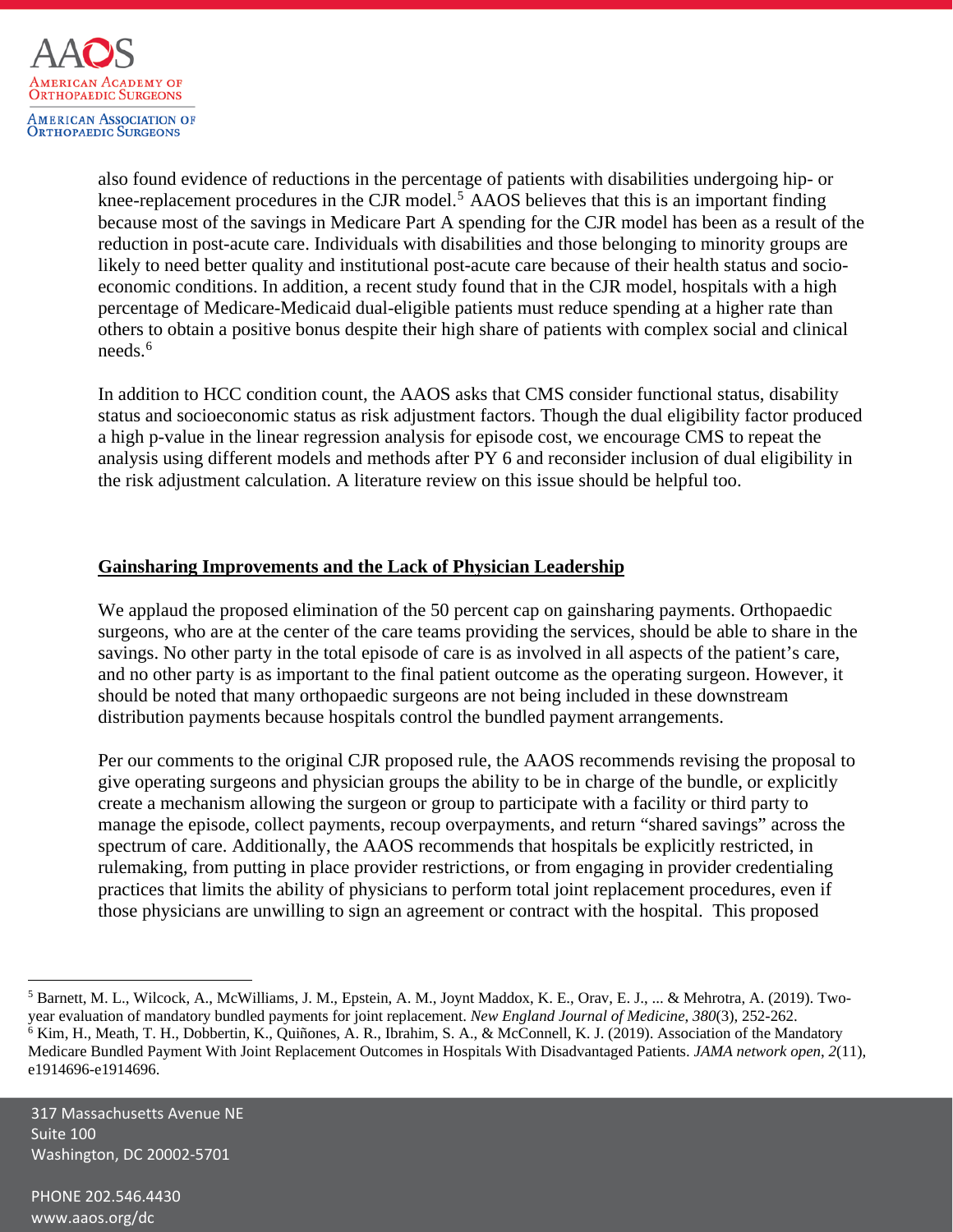

provision is essential to ensure Medicare beneficiaries have freedom to choose any surgeon or provider for their services.

### **Potential Instability due to Multiple Target Price Changes**

In response to inclusion of outpatient THA/TKA in the episode definition, several changes are being proposed to update the target price calculation. Two proposals of great concern are the high spending cap alteration and the reduction in historical data used to calculate the target price. Both changes have the potential to erroneously skew the target price, making it non-representative of actual cost of care and further worsen a "race to the bottom" for target prices, where each year hospitals must drive costs lower and lower in order to avoid repayment.

The high episode spending cap exists as a safeguard to protect hospitals from unexpected, catastrophic spending amounts. Under current regulation, high episode spending is capped at two standard deviations above the mean regional episode price; however, CMS proposes capping spending at the 99<sup>th</sup> percentile for PY 6-8 because THA and TKA spending is not normally distributed. While we agree, it is necessary to accurately identify outlier high spending amounts in the model, AAOS asks CMS to reconsider setting the cap at such a high level without precedent. Just as the two standard deviation methodology allowed too many episodes to exceed the high spending cap, the 99<sup>th</sup> percentile methodology may impose limits that are too strict. Alternatively, we suggest CMS take a more conservative approach and set the high episode spending cap at a lower percentile, perhaps the  $80<sup>th</sup>$  or  $90<sup>th</sup>$ . In following years, the percentile can be re-evaluated and changed if needed.

In the CJR extension, CMS is also proposing to reduce the amount of historical data used in target price calculation from the most recent three years to one year. For PY 6 this would be data from calendar year (CY) 2019. While we welcome most attempts to reduce burden, we feel this change is a misapplication of that goal with potentially harmful effects on CJR participant hospitals. Reducing data to a single year increases vulnerability for lower volume sites because the mean target price can be skewed by small cluster of outlier cases with increased costs. Any data capture that has fewer entries is going to be more volatile. It is also important to note the lack of historical cost data on outpatient TKA and THA procedures. CY 2019, the year on which PY 6 target prices are to be calculated, is only the second year for TKA being off the IPO list. There will not be outpatient claims data for THA until CY 2020/PY 7, which is problematic because elective surgeries, most of which are outpatient, are being cancelled or postponed due to the COVID-19 outbreak. As a result, we feel the most recent one year of claims data will not adequately reflect the true cost of outpatient TKA/THA, thus skewing the target price benchmarks.

Starting in CY2020, as we mentioned earlier, Medicare TKAs can also be performed in ambulatory surgical centers (ASCs). Hence, CMS should consider the impact of this policy change on hospital

317 Massachusetts Avenue NE Suite 100 Washington, DC 20002-5701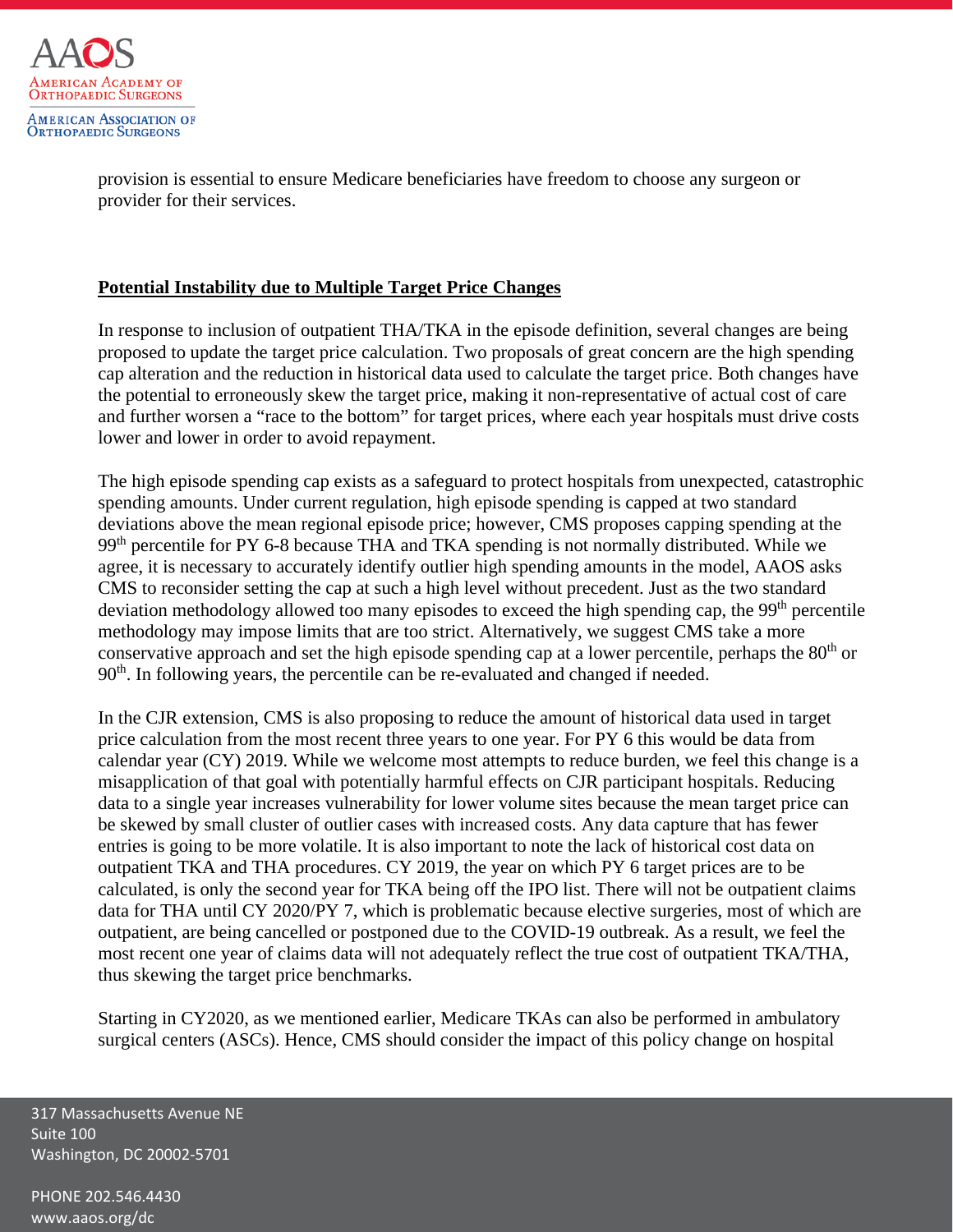

case mix and subsequently on pricing CJR hospitals will be unjustly penalized if lower risk patients are migrated to ASCs.

For CJR facilities and surgeons the sustainability of the program has always hinged on the target price, thus changing the formula now that participant hospitals have become comfortable with the methodology is worrisome. In addition to reducing the amount of historical data in the target price benchmark and raising the high episode spending cap, CMS is also proposing the following changes to target price calculation:

- Removing the national trend factor update.
- Eliminating the bi-annual target price update to account for changes to the Medicare Physician Fee Schedule.
- Discontinuing the use of regional and hospital anchor weighting steps in target price methodology.

With all these updates happening at one time, it is difficult to predict how target prices will look for PY 6-8, thus it is nearly impossible for participant hospitals to prepare financially for the impact to their joint replacement programs. Furthermore, given the current national healthcare crisis due to the COVID-19 pandemic, stability in target pricing is paramount. No one can predict what the US healthcare system is going to look like after the epidemic subsides or how long it will take for our hospitals and clinical teams to rebound. For this reason, the AAOS asks CMS to minimize the number of changes made to the target price calculation for PY 6-8. Specifically, we ask that CMS reverse its proposal to use only the most recent one year of historical claims data in the target price calculation and instead continue to use the three most recent years of data.

## **LEJR Bundled Payment Model in Ambulatory Surgical Centers**

With TKA and THA now removed from the IPO list, CMS is soliciting ideas for LEJR bundled payment models for ambulatory surgical centers (ASCs). In considering expansion of the CJR to ASCs, we ask that CMS recognize the highly variable and disjointed payment methodologies within the Medicare program, which often present barriers to site neutral payments.

AAOS recognizes that ASCs are uniquely positioned to provide lower cost, highly efficient surgical care for some patients. However, patient selection is key in the ASC setting. We urge CMS to consider patient risk factors very carefully before developing guidelines on such a model. Overall the literature discusses risk factors such as age greater than 80 years, body mass index (BMI) over 25, chronic obstructive pulmonary disease, obstructive sleep apnea, history of transient ischemic attack or stroke,

317 Massachusetts Avenue NE Suite 100 Washington, DC 20002-5701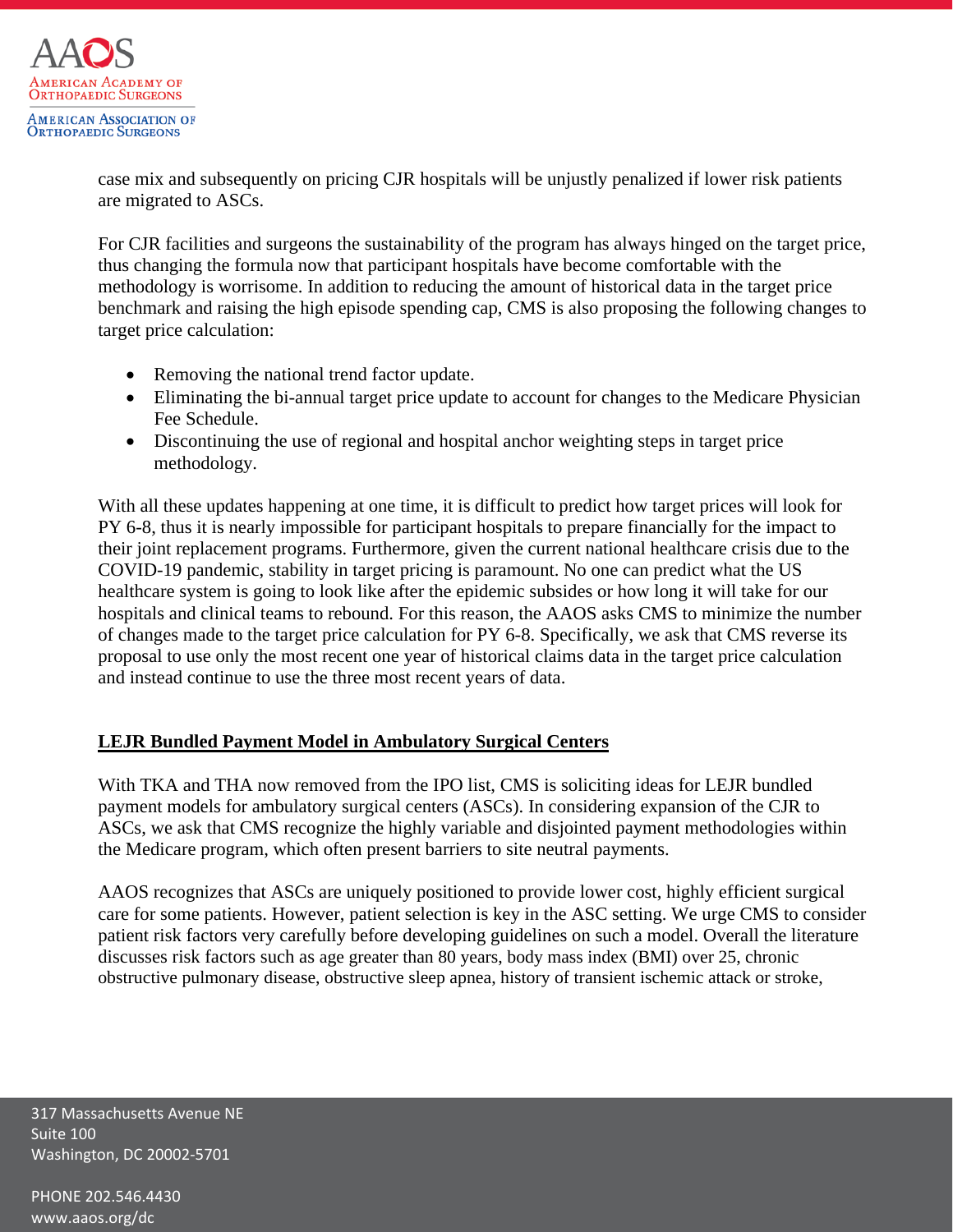

hypertension, and previous cardiac surgery as important considerations in determining suitability for ASC orthopaedic surgery.[7](#page-7-0)

Also, surgeons in consultation with patients should make the final decision on who should undergo LEJR surgeries at an ASC. Surgeon leadership and co-leadership is essential for a successful LEJR model in ASCs. Many physicians have ownership rights at ASCs and are already participating in bundled payment contracts with commercial payers and self-insured employers across the country. Physicians are better able to take on risk by designing efficient care and eliminating waste. One key component of such a model will also involve heavy patient education and pre-operative optimization of patients. This will require significant investment in ASC resources for better outcomes. Here, our earlier comment on site-neutral payments plays a role too. ASCs and surgeons must be adequately incentivized for providing the highly efficient care that such a model will intend to deliver. As such, there is a good opportunity to advance the Administration's health care price transparency efforts through such a bundle. Ultimately, patients may be able to decide on ASCs based on quality and price.

### **Recognition of High Performers in the Composite Quality Score**

For PY 6-8, CMS proposes a greater reduction in the discount factor assessed during the reconciliation process for high quality performers. The current 3-percentage point discount on episode target prices will remain; however, participant hospitals with "Good" and "Excellent" composite quality scores will be able to achieve a 1.5 and 3 percentage point reduction to the discount factor, respectively. Thus, for "Excellent" quality participant hospitals the discount factor is nullified.

We are very pleased with the reduction in the discount factor to better recognize "Good" and "Excellent" quality scores. However, we would also like to draw attention to the lack of measures reflective of outpatient procedure outcomes in the quality composite score. With the introduction of outpatient TKA/THA to the episode definition, it is critical to have a mechanism to measure the quality of those procedures on the back end. To evaluate outpatient procedures, we encourage CMS to add OP-36: Hospital Visits after Hospital Outpatient Surgery, which measures risk standardized hospital visits within seven days of hospital outpatient surgery. For inpatient episodes, CMS should add hospital-level 30-day risk-standardized readmission rate (RSRR) following elective primary THA and/or TKA (NQF#1551). Though some would argue adding these measures complicates the CJR model, we believe the addition of outpatient TKA/THA necessitates separate tracking of outcomes and any increase in burden is outweighed by the benefit to patient safety. Furthermore, CMS is likely already calculating these measures for CJR participant hospitals. NQF#1551 is reported for the Hospital Readmission Reduction Program and Hospital Compare and OP-36 is reported for the Hospital Outpatient Quality Reporting Program.

317 Massachusetts Avenue NE Suite 100 Washington, DC 20002-5701

<span id="page-7-0"></span><sup>&</sup>lt;sup>7</sup> Makanji, H. S., Bilolikar, V. K., Goyal, D. K., & Kurd, M. F. (2019). Ambulatory surgery center payment models: current trends and future directions. *Journal of Spine Surgery*, *5*(Suppl 2), S191.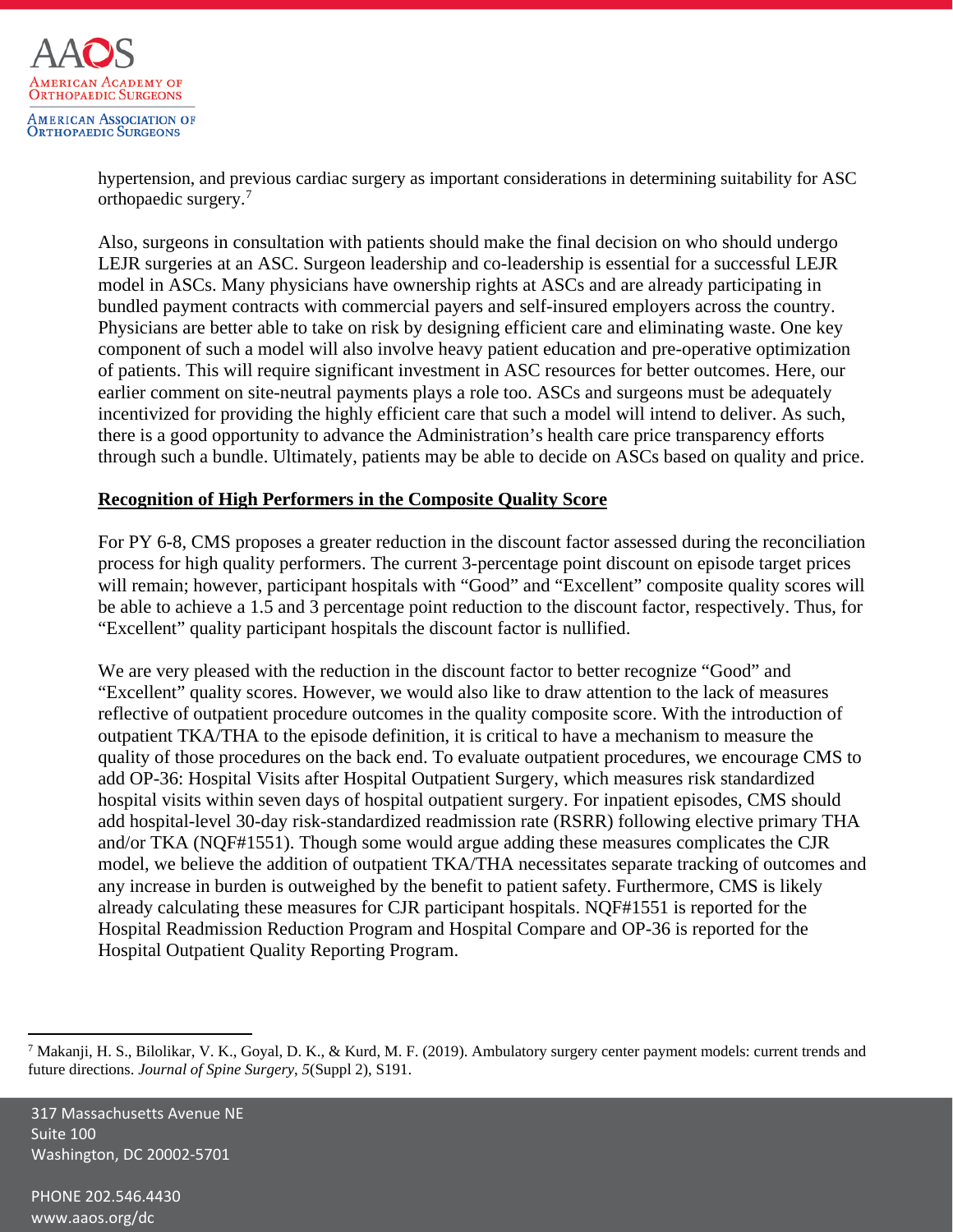

It is important for the patient experience to be reflected in the CJR model. Another way CMS can better incentivize high-quality, patient-centered care is by giving greater weight to voluntary patient reported outcome (PRO) data in the composite quality score. We recommend reducing the weight of the Hospital Consumer Assessment of Healthcare Providers and Systems (HCAHPS) Survey measure (NQF #0166), which is currently at 40%, and shifting the weight to PRO data for participants who voluntarily report it. As CMS recognizes in the proposed rule, participant hospitals are becoming increasingly familiar with PRO data collection. We believe those who are investing in successfully collecting PRO data and submitting it to CMS as a part of the CJR model should be rewarded for their effort.

CMS may dually ease the burden of and incentivize greater participation in PRO data collection by encouraging use of clinical data registries. Registries can simplify the collection of voluntary PRO data for the CJR program by facilitating survey distribution and collection. For example, participant hospitals in the AAOS American Joint Replacement Registry (AJRR) can collect Veterans RAND 12 Item Health Survey (VR-12), Patient-Reported Outcomes Measurement Information System (PROMIS) Global-10 generic PRO survey, the Hip disability and Osteoarthritis Outcome Score (HOOS)/Knee injury, and Osteoarthritis Outcome Score (KOOS) Jr. data via our PRO portal. AJRR participant surgeons can view dashboards for their patients' PROMs and compare them to national scores, which allows for more time focusing on improving patient outcomes instead of dealing with PRO survey collection and follow-up activities.

### **Additional Comments**

- o Reducing the number of reconciliations to just one at six months following the end of the PY is also a welcome burden reduction. This change should enhance the predictability of the reconciliation/repayment process.
- o AAOS recommends additional quality composite score incentives for registry participation. We recommend CMS designate the American Joint Replacement Registry (AJRR) as a preferred collector of quality, risk variable, and patient reported outcome data for the program. The AJRR is the only registry collecting these data elements nationally for THA/TKA procedures, thus making it an essential partner for CMS in the success of the CJR program. As you are aware, CMS is already partnering with AJRR for alternate reporting for lower extremity joint replacement episodes in the Bundled Payment for Care Improvement (BPCI) Advanced model.
- o CMS should move forward as planned with the voluntary TKA/THA data threshold increases outlined in Table 5 of the proposed rule.

317 Massachusetts Avenue NE Suite 100 Washington, DC 20002-5701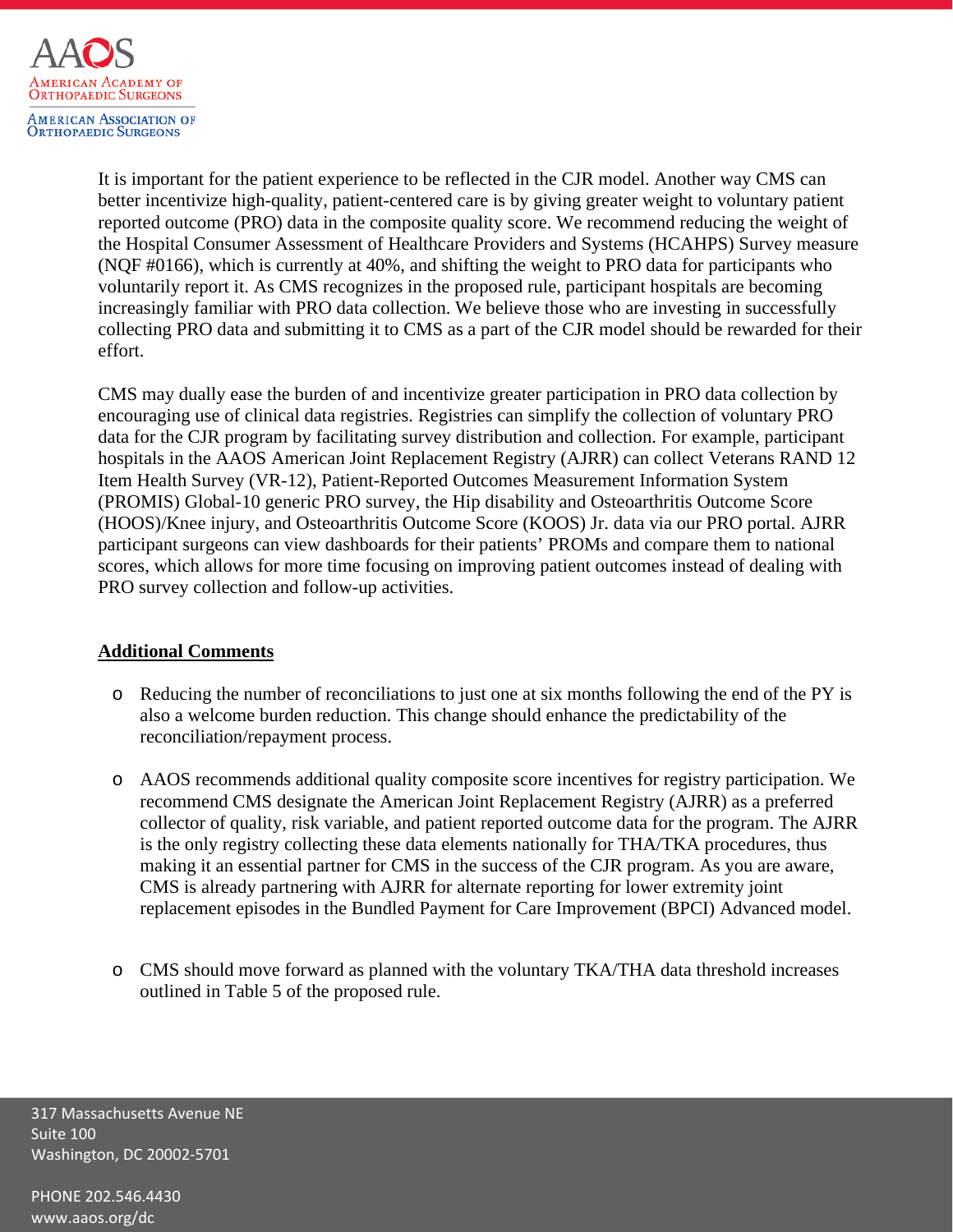

o We encourage CMS to explore ways to catalyze development additional quality measure concepts that reward participants for tracking post-operative outcomes, functional improvements, decreased pain, and improved range of motion.

Thank you for your time and attention to the concerns of the American Association of Orthopaedic Surgeons (AAOS) on this significant extension of the CJR program. The AAOS looks forward to working closely with CMS on further refining the program and to improving the care of musculoskeletal patients in the United States. Should you have questions on any of the above comments, please do not hesitate to contact Shreyasi Deb, PhD, MBA, AAOS Office of Government Relations at [deb@aaos.org.](mailto:deb@aaos.org)

Sincerely,

Business

Joseph A. Bosco, III, MD, FAAOS President, AAOS

 cc: Daniel K. Guy, MD, FAAOS, First Vice-President, AAOS Felix H. Savoie, III, MD, Second Vice-President, AAOS Thomas E. Arend, Jr., Esq., CAE, CEO, AAOS William O. Shaffer, MD, FAAOS, Medical Director, AAOS Graham Newson, Director, Office of Government Relations, AAOS

> Alabama Orthopaedic Society American Alliance of Orthopaedic Executives American Association of Hip and Knee Surgeons American Orthopaedic Foot & Ankle Society American Orthopaedic Society for Sports Medicine American Society for Surgery of the Hand Arthroscopy Association of North America California Orthopaedic Association Cervical Spine Research Society Connecticut Orthopaedic Society

317 Massachusetts Avenue NE Suite 100 Washington, DC 20002-5701